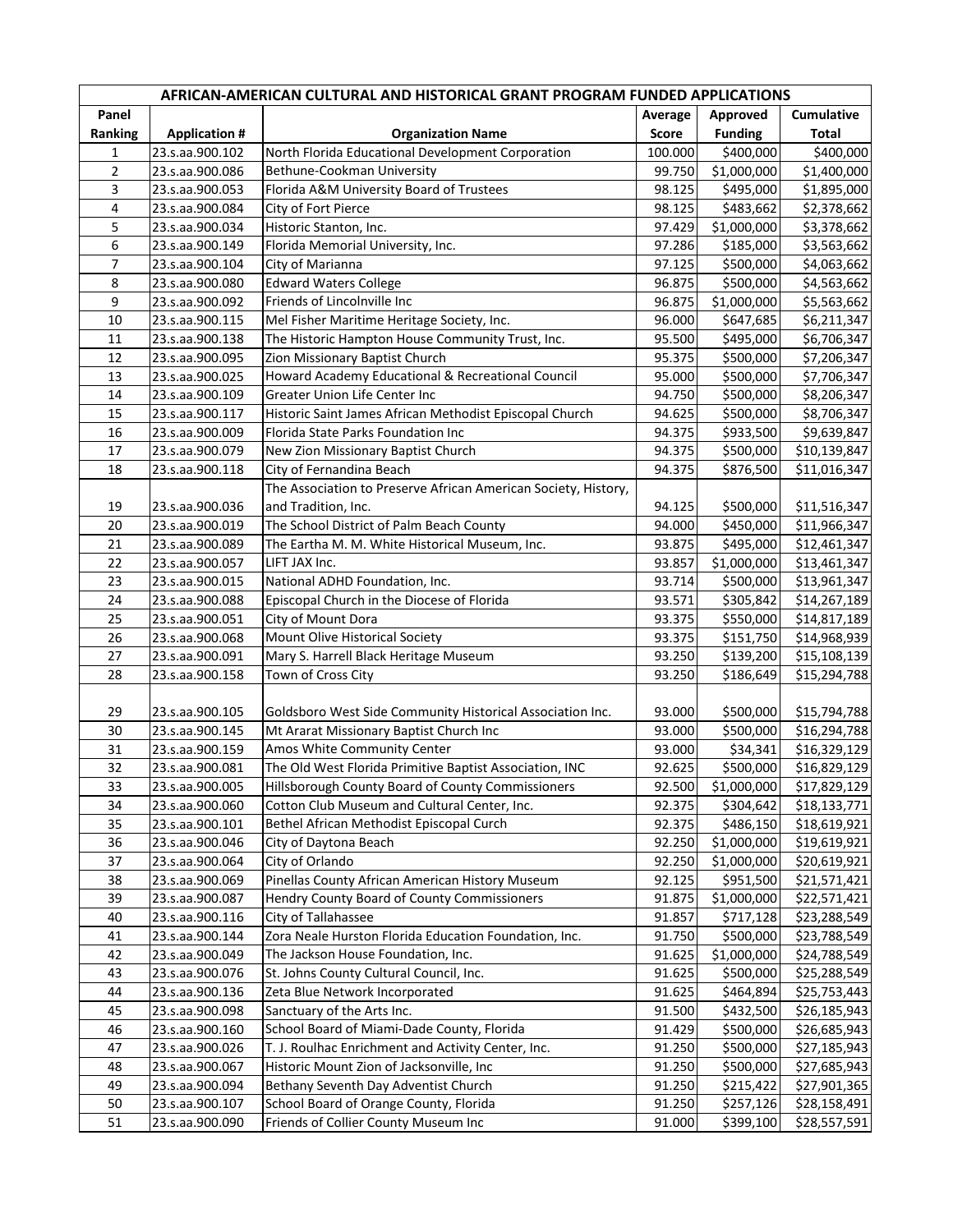| 52  | 23.s.aa.900.006 | Dr. Carter G. Woodson African American Museum               | 90.875 | \$1,000,000 | \$29,557,591 |
|-----|-----------------|-------------------------------------------------------------|--------|-------------|--------------|
|     |                 |                                                             |        |             |              |
| 53  | 23.s.aa.900.062 | Community Improvement Association of Seminole County, Inc.  | 90.625 | \$356,400   | \$29,913,991 |
| 54  | 23.s.aa.900.078 | City of Palatka                                             | 90.500 | \$690,000   | \$30,603,991 |
| 55  | 23.s.aa.900.113 | Jacksonville Beach Elementary Preservation Fund Inc.        | 90.500 | \$500,000   | \$31,103,991 |
| 56  | 23.s.aa.900.012 | Okahumpka Community Club, Inc.                              | 90.429 | \$499,890   | \$31,603,881 |
| 57  | 23.s.aa.900.133 | Miami-Dade County                                           | 90.375 | \$1,000,000 | \$32,603,881 |
| 58  | 23.s.aa.900.022 | Sisters of St. Joseph, Inc.                                 | 90.125 | \$869,980   | \$33,473,861 |
| 59  | 23.s.aa.900.042 | Havana Community Development Corporation, Inc.              |        |             |              |
|     |                 |                                                             | 90.125 | \$500,000   | \$33,973,861 |
|     |                 |                                                             |        |             |              |
| 60  | 23.s.aa.900.152 | Bernice A. Russell Community Development Corporation, Inc.  | 90.125 | \$480,800   | \$34,454,661 |
| 61  | 23.s.aa.900.112 | City of St. Augustine                                       | 89.875 | \$891,932   | \$35,346,593 |
| 62  | 23.s.aa.900.075 | Renaissance Park Youth Camp & Family Center                 | 89.750 | \$464,000   | \$35,810,593 |
| 63  | 23.s.aa.900.054 | City of Riviera Beach                                       | 89.375 | \$445,000   | \$36,255,593 |
| 64  | 23.s.aa.900.148 | New Bethel Missionary Baptist Church                        | 89.375 | \$246,000   | \$36,501,593 |
| 65  | 23.s.aa.900.031 | Historic Oviedo Colored Schools Museum, Inc                 | 89.125 | \$228,500   | \$36,730,093 |
| 66  | 23.s.aa.900.039 | City of Apalachicola                                        | 89.125 | \$1,000,000 | \$37,730,093 |
| 67  | 23.s.aa.900.082 | Tallahassee Urban League, Inc.                              | 89.125 | \$366,600   | \$38,096,693 |
| 68  | 23.s.aa.900.030 | Zeta Educational Thespian Association, Inc.                 | 89.000 | \$223,600   | \$38,320,293 |
| 69  | 23.s.aa.900.134 | Columbia County Board of County Commissioners               | 89.000 | \$500,000   | \$38,820,293 |
| 70  | 23.s.aa.900.056 | The Trust for Public Land                                   | 88.875 | \$480,026   | \$39,300,319 |
| 71  | 23.s.aa.900.085 | <b>REVA Development Corporation</b>                         | 88.875 | \$441,000   | \$39,741,319 |
| 72  | 23.s.aa.900.157 | Association to Preserve the Eatonville Community            | 88.875 | \$258,750   | \$40,000,069 |
|     |                 |                                                             |        |             |              |
| 73  | 23.s.aa.900.132 | Northwest Federated Womans Club of Broward County Inc       | 88.750 | \$500,000   | \$40,500,069 |
| 74  | 23.s.aa.900.137 | City of Williston                                           | 88.750 | \$465,392   | \$40,965,461 |
| 75  | 23.s.aa.900.074 | Cultural Council of Indian River County                     | 88.625 | \$493,000   | \$41,458,461 |
| 76  | 23.s.aa.900.004 | City of Groveland                                           | 88.375 | \$499,000   | \$41,957,461 |
| 77  | 23.s.aa.900.024 | City of Oakland Park                                        | 88.000 | \$450,000   | \$42,407,461 |
| 78  | 23.s.aa.900.125 | New Mt. Zion Human Services, Inc.                           | 88.000 | \$500,000   | \$42,907,461 |
| 79  | 23.s.aa.900.021 | The East-West Foundation                                    | 87.875 | \$337,980   | \$43,245,441 |
| 80  |                 | Deerfield Beach Historical Society Inc                      | 87.875 | \$74,600    |              |
|     | 23.s.aa.900.140 |                                                             |        |             | \$43,320,041 |
| 81  | 23.s.aa.900.139 | City of Archer                                              | 87.750 | \$500,000   | \$43,820,041 |
| 82  | 23.s.aa.900.065 | Annie Mattox Recreation Center Inc.                         | 87.625 | \$500,000   | \$44,320,041 |
| 83  | 23.s.aa.900.027 | Shiloh Baptist Church of Orlando                            | 87.500 | \$308,000   | \$44,628,041 |
| 84  | 23.s.aa.900.123 | Greater St. Marys Missionary Baptist Church Inc.            | 87.500 | \$671,300   | \$45,299,341 |
| 85  | 23.s.aa.900.032 | City of Pompano Beach Cultural Affairs Department           | 87.375 | \$500,000   | \$45,799,341 |
| 86  | 23.s.aa.900.111 | The Historic Mt. Zion Missionary Baptist Church             | 87.375 | \$500,000   | \$46,299,341 |
| 87  | 23.s.aa.900.018 | Macedonia African Methodist Episcopal Church                | 87.000 | \$165,000   | \$46,464,341 |
| 88  | 23.s.aa.900.072 | City of Pensacola                                           | 87.000 | \$500,000   | \$46,964,341 |
|     |                 | Carver Ranches Daycare Center and Kindergarten Association, |        |             |              |
| 89  | 23.s.aa.900.165 | Inc.                                                        | 87.000 | \$495,000   | \$47,459,341 |
| 90  | 23.s.aa.900.007 | Town of Oakland                                             | 86.625 | \$85,000    | \$47,544,341 |
| 91  | 23.s.aa.900.035 | Mount Olive Development Corporation                         | 86.625 | \$496,000   | \$48,040,341 |
| 92  | 23.s.aa.900.121 | Miracles 3                                                  | 86.500 | \$400,000   | \$48,440,341 |
| 93  | 23.s.aa.900.128 | City of Opa-locka                                           | 86.429 | \$500,000   | \$48,940,341 |
| 94  | 23.s.aa.900.071 | City of Miami                                               | 85.875 | \$359,260   | \$49,299,601 |
| 95  | 23.s.aa.900.114 | Eatonville Community Redevelopment Agency                   | 85.875 | \$1,000,000 | \$50,299,601 |
| 96  | 23.s.aa.900.153 | Macedonia Missionary Baptist Church of Miami, Inc.          | 85.875 | \$484,976   | \$50,784,577 |
|     |                 |                                                             |        |             |              |
| 97  | 23.s.aa.900.108 | Goldenrule Housing & Community Development Corp Inc.        | 85.625 | \$500,000   | \$51,284,577 |
| 98  | 23.s.aa.900.093 | <b>Bealsville Inc</b>                                       | 85.500 | \$343,755   | \$51,628,332 |
| 99  | 23.s.aa.900.143 | Pensacola Lighthouse Association Inc.                       | 85.500 | \$446,689   | \$52,075,021 |
| 100 | 23.s.aa.900.120 | Chappie James Museum of Pensacola, Inc.                     | 85.375 | \$470,000   | \$52,545,021 |
| 101 | 23.s.aa.900.020 | For the Children, INC.                                      | 85.250 | \$1,000,000 | \$53,545,021 |
| 102 | 23.s.aa.900.055 | <b>Broward County Libraries Division</b>                    | 85.125 | \$479,956   | \$54,024,977 |
|     |                 |                                                             |        |             |              |